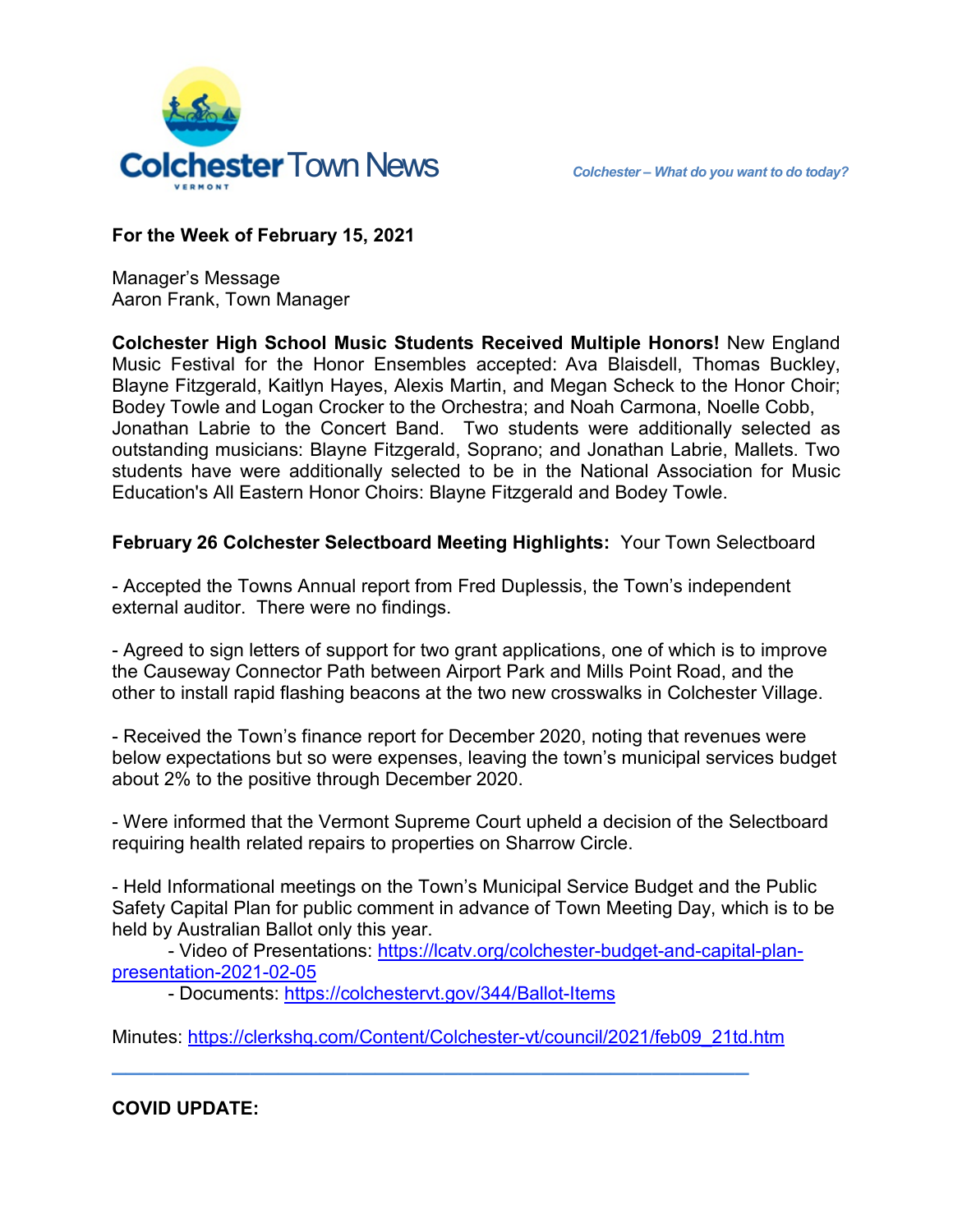

**Vaccine Progress:** As of February13, 13% of Vermonters have received at least one dose of vaccine and 34,000 have completed their required doses. Over 85% of Vermonters aged 75 and above either received their first vaccine dose or are scheduled to do so. <https://www.healthvermont.gov/covid-19/vaccine/covid-19-vaccine-dashboard>

**Vaccinations:** COVID-19 vaccinations of Vermonters aged 75 and above continue. Registration for those aged 70 and above opened today, Tuesday, 2/16. Eligible Vermonters should register online at [www.healthvermont.gov/MyVaccine.](http://www.healthvermont.gov/MyVaccine) Those without internet or who speak a language other than English can call 855-722-7878.

**State COVID Modeling:** National trends show continued decreasing rates of cases, hospitalizations, and deaths for the last four weeks. Regionally, there is a similar decrease or leveling off in cases, hospitalizations, and percent positivity for the second week. Bennington and Rutland Counties have higher infections rates, keeping Vermont rates somewhat stuck with no clear trend up or down. National, regional, and Vermont values still remain much higher than in the spring of 2020. There are also concerns for SARSCoV2 variants including the B.1.1.7 UK variant.

[https://dfr.vermont.gov/sites/finreg/files/doc\\_library/dfr-covid19-modeling-020921.pdf](https://dfr.vermont.gov/sites/finreg/files/doc_library/dfr-covid19-modeling-020921.pdf)

**COVID Cases in Colchester: 459** total cases as of 2/10/2021; this is **49** new cases in the last seven days.

<https://www.healthvermont.gov/covid-19/current-activity/covid-19-communities>

**\_\_\_\_\_\_\_\_\_\_\_\_\_\_\_\_\_\_\_\_\_\_\_\_\_\_\_\_\_\_\_\_\_\_\_\_\_\_\_\_\_\_\_\_\_\_**

**St. Michaels College COVID Cases:** One new case the week of February 8, 2021. Total case count is 91 since testing began in the summer of 2020. See <https://www.smcvt.edu/return-to-campus/covid-dashboard/>for campus COVID updates.

Parks and Recreation Glen Cuttitta, Director

- February Vacation Camp for grades K-5 still has a few spots available. You can register on the Parks and Recreation website [www.colchestervt.gov](http://www.colchestervt.gov/)
- The new Summer Camp/Program brochure is available online at our website [www.colchestervt.gov](http://www.colchestervt.gov/) Hard copies will no longer be mailed to each household.
- At this time we are unable determine if there will be a Youth Basketball Program. We will update our website once a decision is made.
- Planning is taking place for park projects scheduled for FY 22.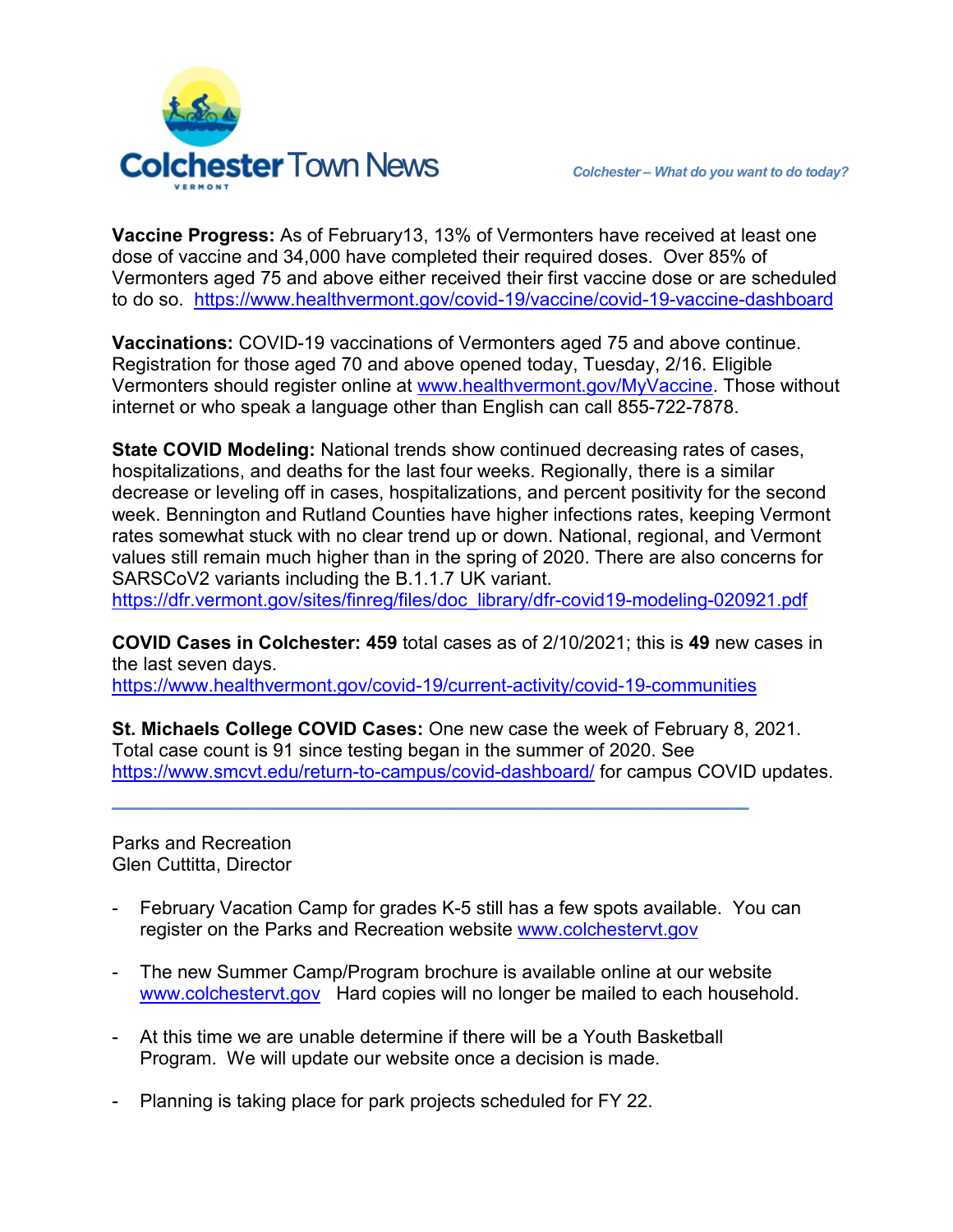

- The Airport Park Ice Rink has been flooded and being regularly maintained! Once open please follow all State of Vermont Outdoor 4.1 Recreation and Fitness guidelines - [https://accd.vermont.gov/news/update-new-work-safe-additions-stay](https://accd.vermont.gov/news/update-new-work-safe-additions-stay-home-stay-safe-order#outdoor-recreation-and-fitness)[home-stay-safe-order#outdoor-recreation-and-fitness](https://accd.vermont.gov/news/update-new-work-safe-additions-stay-home-stay-safe-order#outdoor-recreation-and-fitness)
- Park staff has been grooming Nordic trails at Airport Park and continues snow removal operations at Town buildings, parks and emergency services, along with maintenance of parks facilities.

Visit<https://colchestervt.gov/333/Parks-Recreation>or call 802-264-5640.

**\_\_\_\_\_\_\_\_\_\_\_\_\_\_\_\_\_\_\_\_\_\_\_\_\_\_\_\_\_\_\_\_\_\_\_\_\_\_\_\_\_\_\_\_\_\_** 

Colchester Police Department Chief Doug Allen

- There has been discussion over the past year on how to best address and fund alternatives to community needs that law enforcement have traditionally addressed but are perhaps not well suited to provide. CPD and the Town's leadership teams in coordination with other local municipalities addressed this issue in January 2018. The result was the formation of a partnership with Howard Services to provide a group of community outreach workers that would work closely with law enforcement to help address people battling mental health, substance abuse, and/or other unmet social needs. We supported the use of funds that otherwise may have been used to supply additional officers in our growing community. The Community Outreach program has now grown to include nine Chittenden County communities and is a successful model for other programs across the state. We continue to partner with groups and individuals as we work collaboratively to make our community safe.
- We currently have two open positions for police officers. If you're up to a challenging but rewarding career in law enforcement, consider applying today. Applications can be obtained at our website listed below.

**\_\_\_\_\_\_\_\_\_\_\_\_\_\_\_\_\_\_\_\_\_\_\_\_\_\_\_\_\_\_\_\_\_\_\_\_\_\_\_\_\_\_\_\_\_\_** 

- Since January 15th, CPD has responded to 824 calls for service. These calls resulted in 32 arrests on 43 criminal violations including, Possession of Heroin and Cocaine, Unlawful Restraint, and Disorderly Conduct, among others.

Visit http://colchestervt.gov/police or call (802) 264-5555.

**Upcoming Town Meetings** 

**Agendas available at:** <https://clerkshq.com/Colchester-vt>